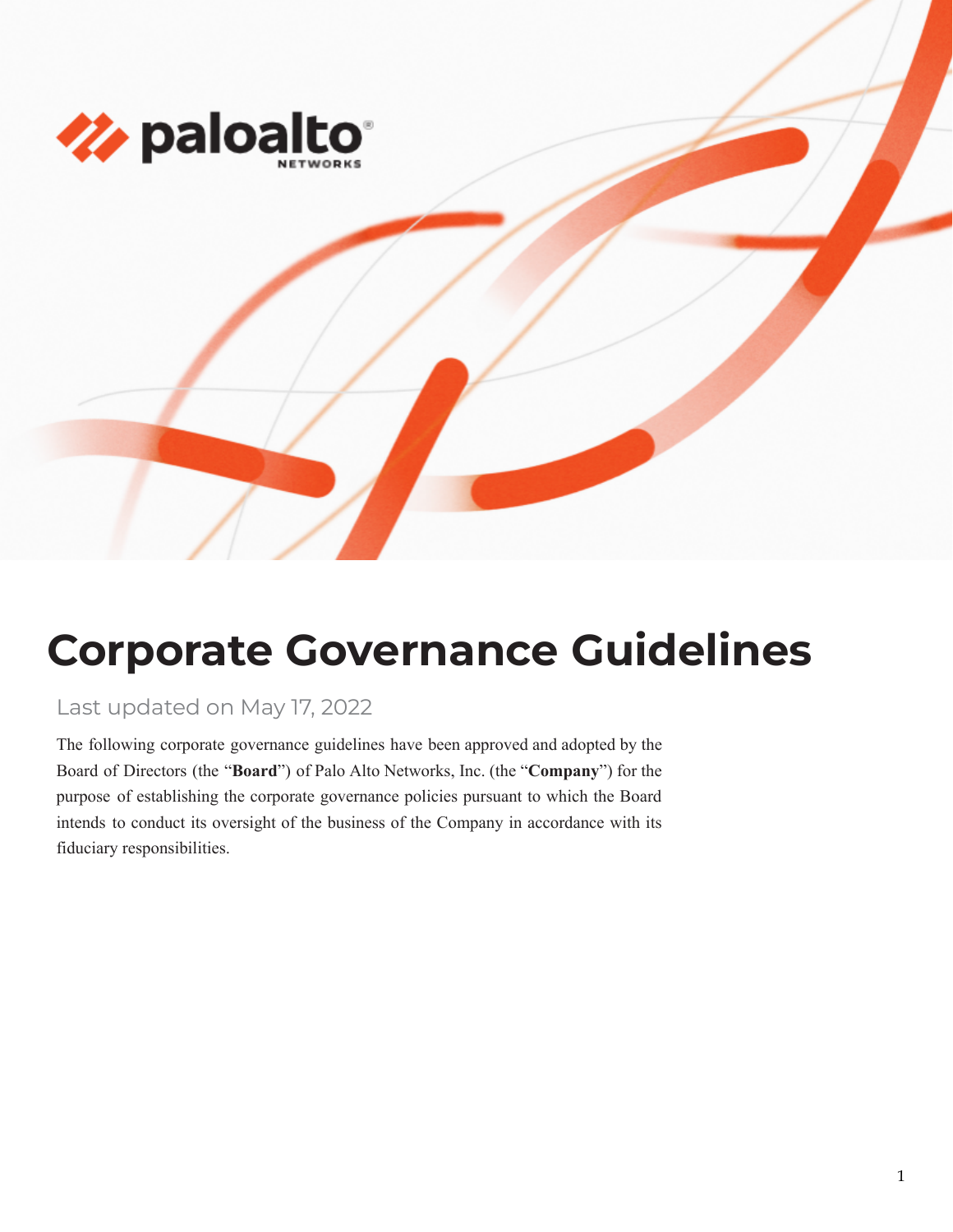# **A. Role of the Board**

The role of the Board is to oversee the performance of the chief executive officer ("CEO") and other senior management and to assure that the best interests of stockholders are being served. To satisfy this responsibility, the directors are expected to take a proactive approach to their duties and function as active monitors of corporate management. Accordingly, the directors provide oversight in the formulation of the long-term strategic, financial and organizational goals of the Company and of the plans designed to achieve those goals. In addition, the Board reviews and approves standards and policies to ensure that the Company is committed to achieving its objectives through the maintenance of the highest standards of responsible conduct and ethics and to assure that management carries out their day-to-day operational duties in a competent and ethical manner.

The day-to-day business of the Company is carried out by its employees, managers and officers, under the direction of the CEO and the oversight of the Board, to enhance the long-term value of the Company for the benefit of stockholders. The Board and management also recognize that creating long-term enterprise value is advanced by considering the interests and concerns of other stakeholders, including the Company's employees, customers, creditors and suppliers as well as the community generally.

The Board understands that effective directors act on an informed basis after thorough inquiry and careful review, appropriate in scope to the magnitude of the matter being considered. The directors know their position requires them to ask probing questions of management and outside advisors. The directors also rely on the advice, reports and opinions of management, counsel and expert advisers. In doing so, the Board evaluates the qualifications of those it relies upon for information and advice and also looks to the processes used by managers and advisors in reaching their recommendations. In addition, the Board has the authority to hire outside advisors at the Company's expense if it believes doing so is appropriate.

# **B. Selection of Chairperson of the Board and CEO**

The Board shall fill the Chairperson of the Board and CEO positions based upon the Board's view of what is in the best interests of the Company. The CEO and Chairperson may, but need not be, the same person. The "Chairperson" of the Board may use as a title, "Chair," "Chairperson," "Chairman" or "Chairwoman" as they so choose.

# **C. Lead Independent Director**

If the Board does not have an independent Chairperson, the Board shall, annually, appoint a lead director by and from the independent Board members to serve for a minimum of one year ("Lead Independent Director"). The Lead Independent Director shall engage in regular communication between the independent directors

(including during executive sessions of the independent directors) and the CEO, keeping the CEO apprised of any concerns, issues or determinations made during the independent sessions or otherwise. The Lead Independent Director shall also consult with the CEO on other matters pertinent to the Company and the Board. The role and responsibilities of the Lead Independent Director also include: (i) presiding at meetings of the Board at which the Chairperson is not present, including executive sessions of the independent directors; (ii) serving as liaison between the Chairperson and the independent directors; (iii) in collaboration with the Chairperson, developing agendas for Board meetings and communicate with independent Board members to ensure that matters of interest are being included on agendas for Board meetings; (iv) communicating with independent directors and with management to affirm that appropriate briefing materials are being provided to Board members sufficiently in advance of Board meetings to allow for proper preparation at meetings; (v) having the authority to call meetings of the independent directors; (vi) organizing and leading the Board's evaluation of the CEO; and (vii) leading the Board's annual self-evaluation. All members of the Board are encouraged to communicate with the CEO. In addition, if appropriate, and in coordination with management, the Lead Independent Director will also be available for consultation and direct communication with major shareholders. As long as the Chairperson of the Board is an independent, non-employee director, the Lead Independent Director role and responsibilities may be assigned to the Chairperson.

# **D. Committees**

The Board has four "standing committees": the Audit Committee; the Compensation and People Committee; the ESG and Nominating Committee and the Security Committee. The Board will continue to delegate substantial responsibilities to each standing committee, and each standing committee should consist solely of independent directors, as defined by the rules and listing standards of the Nasdaq Stock Market ("Nasdaq Rules"), and in the case of the Audit Committee as defined by the rules and regulations of the Securities and Exchange Commission ("SEC Rules"). The members of these standing committees shall also meet the other membership criteria specified in the respective charters for these committees. Additional committees may be formed from time to time as determined by the Board and need not consist solely of independent directors.

# **E. Assignment of Committee Members**

Committees should be appointed (or reappointed), and chairs of each committee designated, by the full Board, upon recommendation by the ESG and Nominating Committee, annually. While the composition of the committees of the Board should be reviewed each year in making certain that these committees are not stagnant or without fair representation, it is the Board's belief that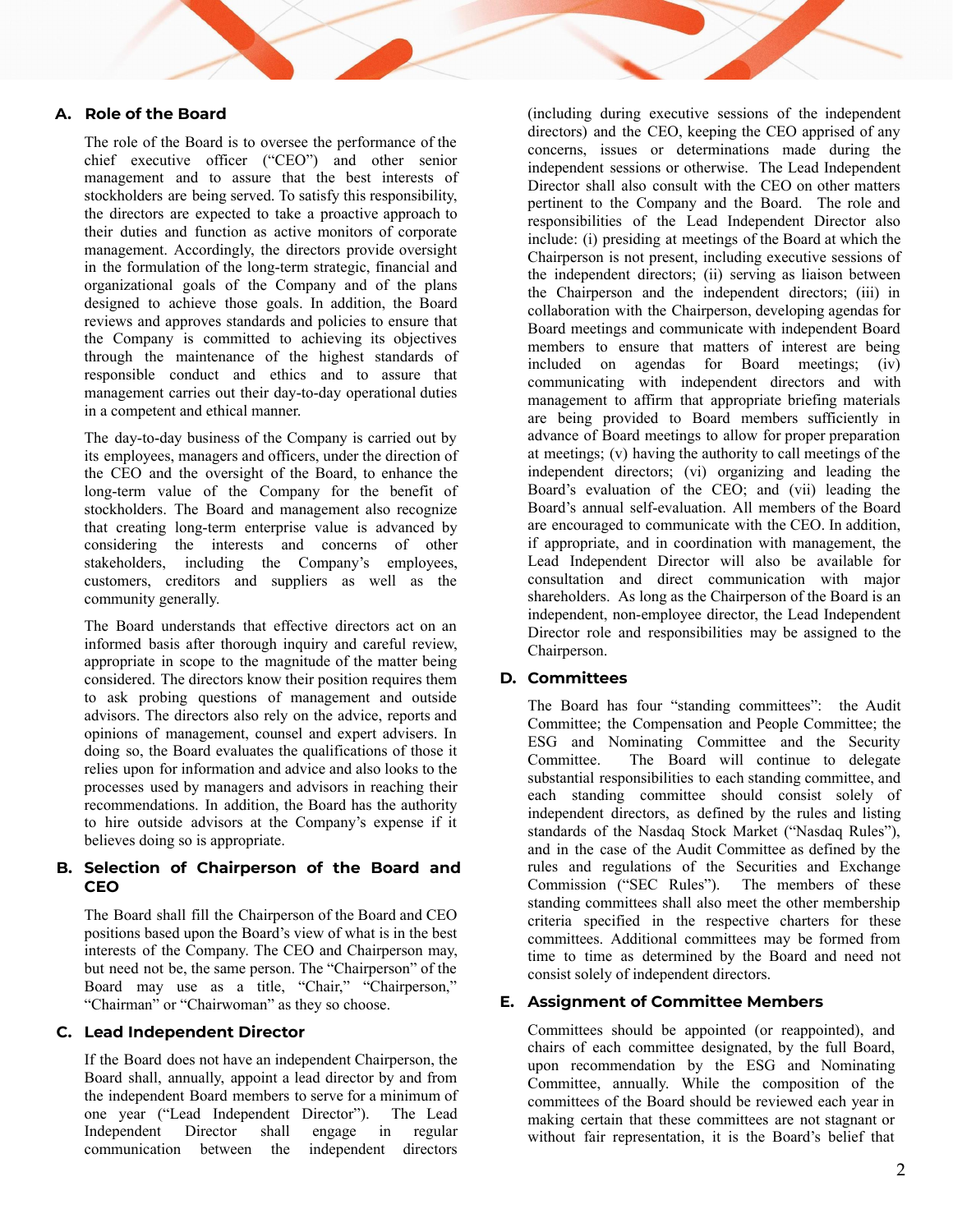continuity of experience in the specific functions of these committees provides a significant benefit to the stockholders and to management.

# **F. Frequency and Length of Committee Meetings**

Each committee chair, in consultation with committee members, will determine the frequency and length of meetings of his or her committee, considering all relevant factors such as the committee's mandate, nature of current committee business to be discussed and the like. Moreover, the committee chairperson should feel free to call additional committee meetings at times other than the scheduled meetings of the full Board.

#### **G. Committee Charters and Agendas**

Each committee shall have its own charter, which will set forth the purpose, membership requirements, authority and responsibilities of the committee. Annually, the chair of each committee should review the existing committee charter and determine, in consultation with the rest of the committee, whether any amendments are required. Committee charters should be within the scope of authority granted by the Board and should be approved by the Board. The chair of the committee, in consultation with appropriate members of management and staff, should develop the overall annual agenda to the extent it can be foreseen. In addition, each committee chair should prepare an agenda prior to each committee meeting and should consult with appropriate members of management for additional items which should be included in the agenda. Any committee of the Board is authorized to engage its own outside advisors at the Company's expense, including legal counsel or other consultants, as required, provided that the committee shall promptly advise the full Board of such engagement.

# **H. Code of Conduct, Conflicts of Interests, Transactions with Related Persons and Complaints Process**

The ESG and Nominating Committee shall periodically review and approve the Company's Code of Business Conduct and Ethics, which is applicable to directors, officers and employees; consider questions of possible conflicts of interest of Board members and corporate officers (other than transactions with related persons that are reviewed and approved by the Audit Committee); review actual and potential conflicts of interest (including corporate opportunities) of Board members and corporate officers; and approve or prohibit any involvement of such persons in matters that may involve a conflict of interest or taking of a corporate opportunity. Directors may be asked from time to time to leave a Board meeting when the Board is considering a transaction in which the director (or another organization in which the director is a director or officer) has a financial or other interest.

The Audit Committee shall review and approve any proposed transactions with related persons in accordance with the Company's applicable policies and the Nasdaq Rules and shall report any material transactions with related persons to the full Board. In addition the Audit Committee shall monitor compliance with the Company's Code of Ethics for CEO and Senior Financial Officers (which is part of the Company's Code of Business Conduct and Ethics) and review and approve the Company's procedures for handling complaints regarding accounting or auditing matters.

#### **I. Board Meetings and Agenda Items**

The Board shall have no less than four regularly scheduled meetings each year at which it reviews and discusses leadership continuity, management development, management reports on the performance of the Company, its plans and prospects, as well as more immediate issues facing the Company. The Chairperson of the Board (in consultation with the CEO if not the same person and the Lead Independent Director if the Chairperson is the CEO) will set the agenda for each Board meeting. Each Board member is free to suggest inclusion of items on the agenda. A representative from the Company's outside counsel should be available to attend Board meetings. The Board will review the Company's long-term strategic plans during at least one Board meeting per year.

# **J. Board Materials Distributed in Advance**

To the extent possible, information and data which is important to the Board's understanding of matters to be discussed at the meeting and the current status of the Company's business should be distributed to the Board a sufficient number of days before the meeting to enable the directors to read and prepare for the meeting.

# **K. Board, Committee and Stockholder Meetings**

Directors are expected to prepare for, attend and actively participate in all Board and committee meetings. As a general rule, preparation material on specific subjects should be sent to the Board members in advance so that the Board meeting time may be conserved and discussion time focused on questions that the Board has about the material. On those occasions when the subject matter is too sensitive to be distributed, the subject will have to be introduced at the meeting. The Company encourages, but does not require, directors to attend the annual meeting of stockholders.

# **L. Regular Attendance of Management at Board Meetings**

It is anticipated that certain members of management (e.g., the Chief Financial Officer, the General Counsel and Secretary and such other members of the executive staff as the CEO may from time to time designate) will attend Board meetings on a regular basis. Other members of management and staff will attend meetings and present reports from time to time. Specifically, the Board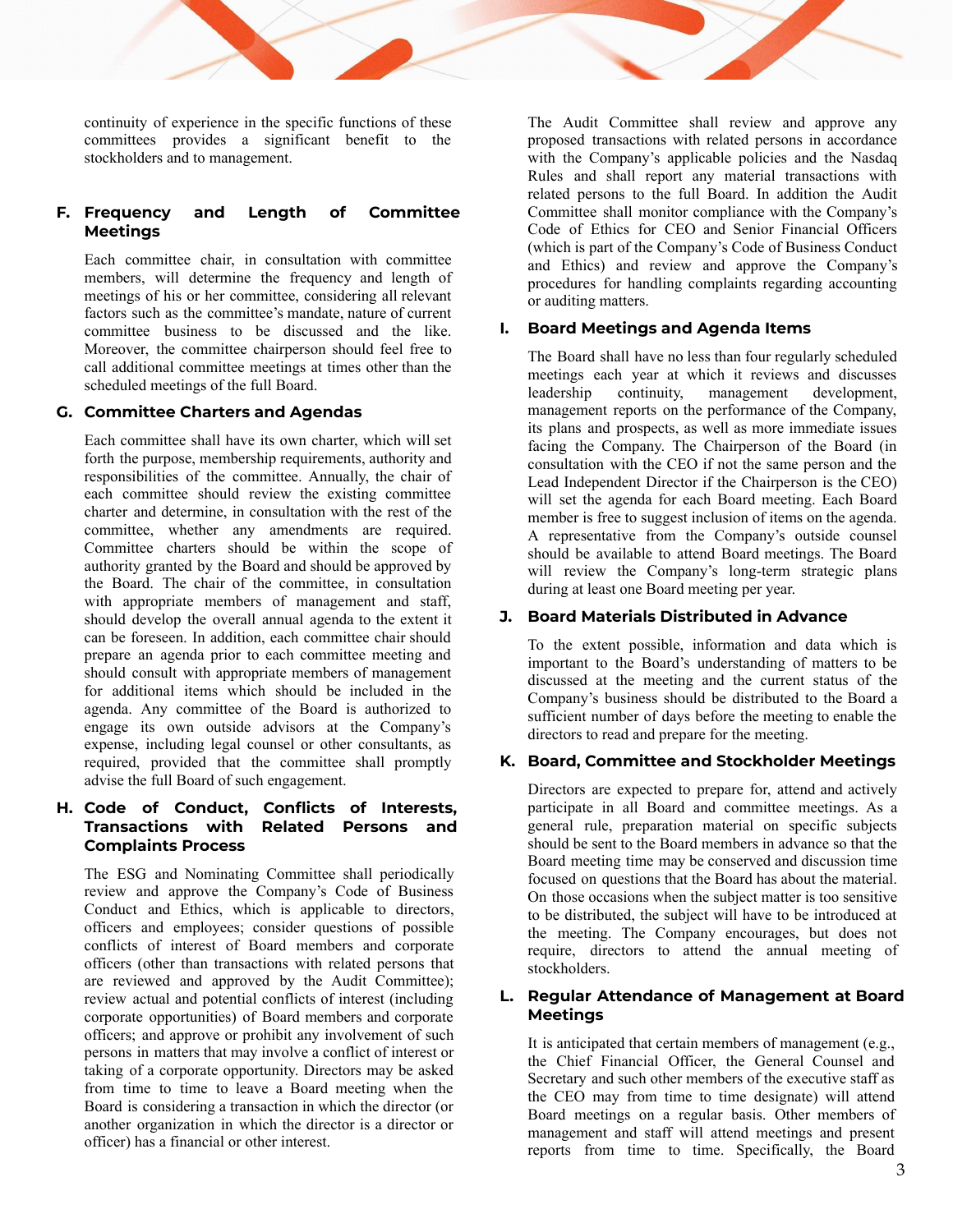encourages management to schedule managers to be present at Board meetings who can provide additional insight into the items being discussed because of personal involvement in these areas. It is understood that Company personnel and others attending Board meetings may be asked to leave the meeting in order for the Board to meet in executive session.

# **M. Executive Sessions of Independent Directors and Audit Committee**

It is the policy of the Board to regularly have separate meeting times for independent directors without management. Such an executive session shall be held at least once a year. Such meetings should be held following regularly scheduled meetings and at such other times as requested by an independent director. The Chairperson of the Board or, if the Chairperson is the CEO, the Lead Independent Director shall preside at executive sessions.

In addition, the Audit Committee of the Board should meet periodically with the Company's outside auditors without management present at such times as it deems appropriate.

#### **N. Board Access to Company Employees**

Board members should have full access to members of management, either as a group or individually, and to Company information that they believe is necessary to fulfill their obligations as Board members. The directors should use their judgment to ensure that any such contact or communication is not disruptive to the business operations of the Company.

#### **O. Board Compensation Review**

The ESG and Nominating Committee should conduct an annual review of director compensation. This review will include input from the Company's Human Resources department or third-party compensation consultant in order to evaluate director compensation compared to other peer companies. Any change in Board compensation should be approved by the full Board. Ownership of shares of the Company's common stock by the directors is encouraged as noted in paragraph EE below.

# **P. Size of the Board**

The size of the Board is established in accordance with the Company's Bylaws. The size of the Board may vary based upon the size of the business and the availability of qualified candidates. Board size should facilitate active interaction and participation by all Board members. The Board will review from time to time the appropriateness of its size.

#### **Q. Composition of Board**

The Board believes that as a matter of policy there should be a majority of independent directors on the Board. In no event will the Board consist of less than a majority of independent directors. Within that policy, the mix of Board members should provide a range of expertise and perspective in areas relevant to the Company's business. At the same time, in addressing the overall composition of the Board, the Board will consider the diversity of a director candidate based on broader principles such as diversity of perspective, experience and expertise, as well as factors commonly associated with diversity such as diversity of gender, ethnicity, race or national origin.

#### **R. Selection of New Director Candidates**

The Board is committed to actively seeking out women and minority candidates as well as candidates with diverse backgrounds, experiences and skills as part of each Board search the Company undertakes.

# **S. Board Definition of "Independence" for Directors**

A director shall be considered "independent" for purposes of serving on the Board if he or she meets the criteria for independence established by the applicable provisions of the Securities Exchange Act of 1934, the SEC Rules and the Nasdaq Rules. A director shall be considered "independent" for purposes of serving on a Board committee based on the definition of independence used in that committee's charter, which shall conform to any requirements established for such a committee by the Nasdaq Rules and any applicable SEC Rules.

#### **T. Board Membership Criteria and Selection**

The ESG and Nominating Committee should review on an annual basis, in the context of recommending a slate of directors for stockholder approval, the composition of the Board. Selection of new directors requires recommendation of a candidate by the ESG and Nominating Committee to the full Board, which has responsibility for naming new members in the event of a vacancy or expansion of the Board between annual meetings of stockholders.

It is the policy of the Board that the ESG and Nominating Committee consider both recommendations and nominations for candidates to the Board from stockholders so long as such recommendations and nominations comply with the Certificate of Incorporation and Bylaws of the Company and applicable laws, including the SEC Rules. Stockholders may recommend director nominees for consideration by the ESG and Nominating Committee by writing to the Secretary of the Company and providing the information required in the Company's Bylaws. Following verification of the stockholder status of the person submitting the recommendation, all properly submitted recommendations will be promptly brought to the attention of the ESG and Nominating Committee. Stockholders who desire to nominate persons directly for election to the Board at the Company's annual meeting of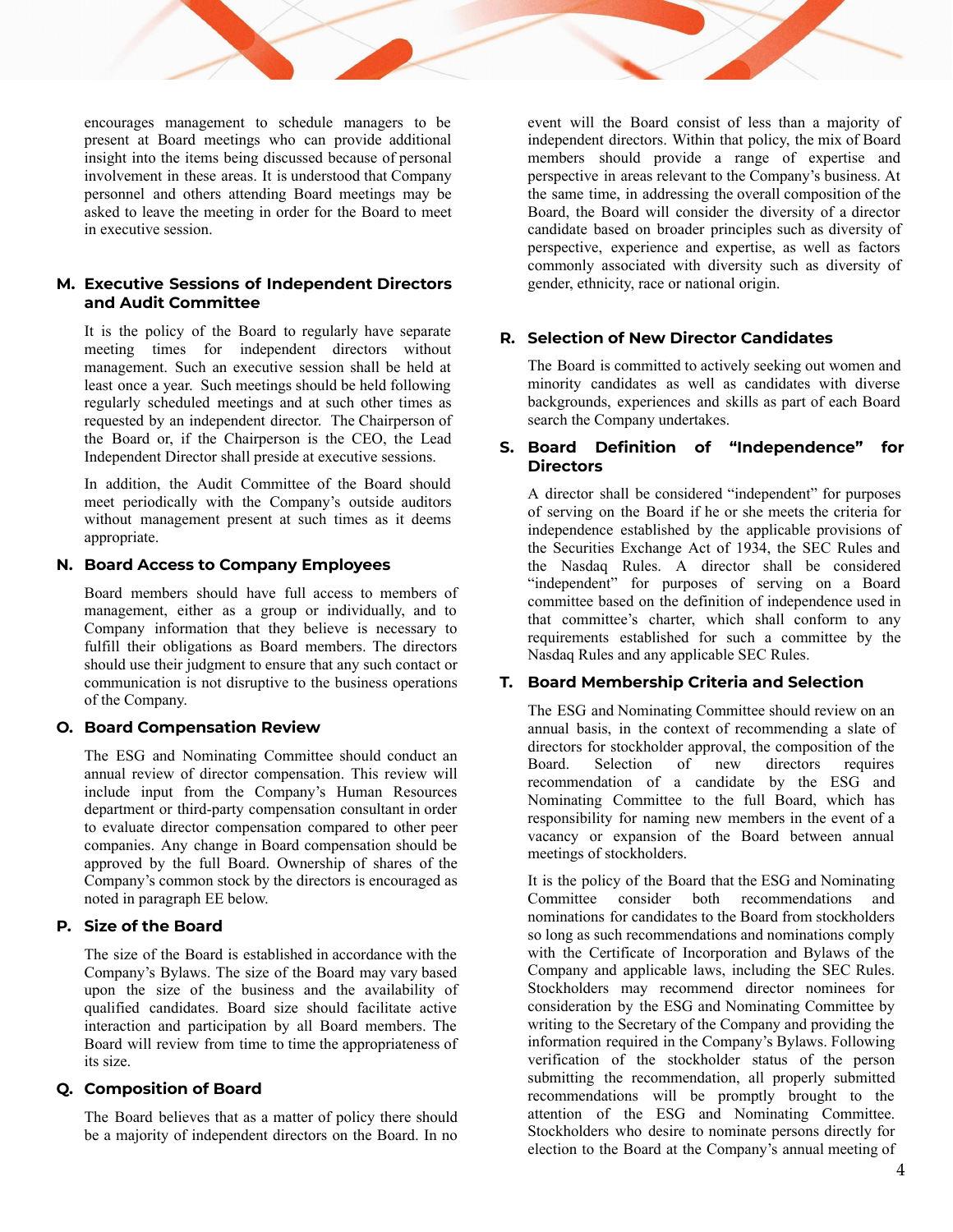stockholders must meet the deadlines and other requirements set forth in the Company's Bylaws and the SEC Rules. Any vacancies on the Board occurring between the Company's annual meetings of stockholders may be filled by persons selected by a majority of the directors then in office, although less than a quorum, or by a sole remaining director, and any director so elected will serve for the remaining term of the class of directors in which the vacancy occurred.

# **U. Other Public Company Directorships**

The Board believes that Board membership requires a significant time commitment. Directors must devote sufficient time to carry out their duties and responsibilities effectively. Accordingly, generally no director should be a member of more than three public company boards. The ESG and Nominating Committee will consider the number of other public company boards or other boards or committees on which a director or prospective director is a member. Directors shall notify the ESG and Nominating Committee prior to accepting membership on any other public or private company board, so that the director's time commitments and potential conflicts of interest may be evaluated.

# **V. Notifying a Director of Non-Inclusion on a Proposed Slate of Directors**

Any proposal to decrease the size of the Board, or to substitute a new director for an existing director, should be made first by the ESG and Nominating Committee, then approved by the full Board. After receipt of a recommendation from the ESG and Nominating Committee, the Chairperson of the Board or the Lead Independent Director should notify the affected director of such recommendation prior to the meeting of the Board at which the slate of nominees is proposed to be approved.

# **W. Assessing Board and Committee Performance**

The ESG and Nominating Committee should establish an annual process for permitting the Board and each committee to conduct an assessment of its performance during the prior year. This assessment should focus on areas in which the Board or its committees believe contributions can be made going forward to increase the effectiveness of the Board or its committees. Each committee and the full Board will consider and discuss the findings of the assessments.

# **X. Annual Election of Directors**

Directors shall be subject to election at the annual meeting of stockholders in accordance with the terms of service specified in the Company's Certificate of Incorporation. The Board shall be classified with three classes of directors. Each director elected at an annual meeting shall serve a term of three years. The Board shall fill vacancies or add new directors as provided in the Company's charter documents.

# **Y. Majority Voting Resignation Policy for Director Elections**

The Company's Bylaws provide for majority voting in uncontested director elections. In any director election for which the voting standard is the majority of votes cast at any stockholder meeting for the election of directors at which a quorum is present, any incumbent director who does not receive a majority of the votes cast (as such standard is described in the Company's Bylaws) shall promptly tender a resignation following the certification of the applicable stockholder vote. Such resignation will be effective only upon the acceptance thereof by the Board. Such director shall continue in office until such resignation is accepted or, if not accepted, until such director's successor shall have been elected and qualified or until such director's earlier death, resignation or removal. The ESG and Nominating Committee shall promptly consider the tendered resignation and make a recommendation to the Board on whether to accept or reject the resignation or whether any other action should be taken with respect thereto. The Board shall act on any such recommendation by the ESG and Nominating Committee within 90 days following certification of the applicable stockholder vote and shall promptly publicly disclose its decision in a filing with the Securities and Exchange Commission. Any director who tenders a resignation pursuant to this section shall not participate in the deliberations or actions of the ESG and Nominating Committee or the Board regarding whether to accept such resignation or take other action with respect thereto.

# **Z. Directors Who Change Job Responsibility and Term Limits and Mandatory Age-Related Retirement**

The Board does not believe directors who retire or change their principal occupation or business association should necessarily leave the Board. However, anytime a director changes his or her principal job responsibility outside the Company, including by retiring, such director shall promptly inform the Board. The ESG and Nominating Committee shall assess the appropriateness of such director remaining on the Board and shall recommend to the Board whether to recommend that the Board request that such director tender his or her resignation. If so requested, such director is expected to promptly tender his or her resignation from the Board and all committees thereof.

Directors are not subject to term limits or a mandatory age-related retirement policy. While established term limits and a mandatory age-related retirement policy may result in the addition of directors with new ideas and viewpoints, they may also result in a significant loss of directors who have been able to develop, over time, increasing insight into the Company and its business and operations and, therefore, provide an often increasingly valuable contribution to the Board as a whole. An individual director's tenure with the Company is considered each time a director's qualifications and attributes are reviewed in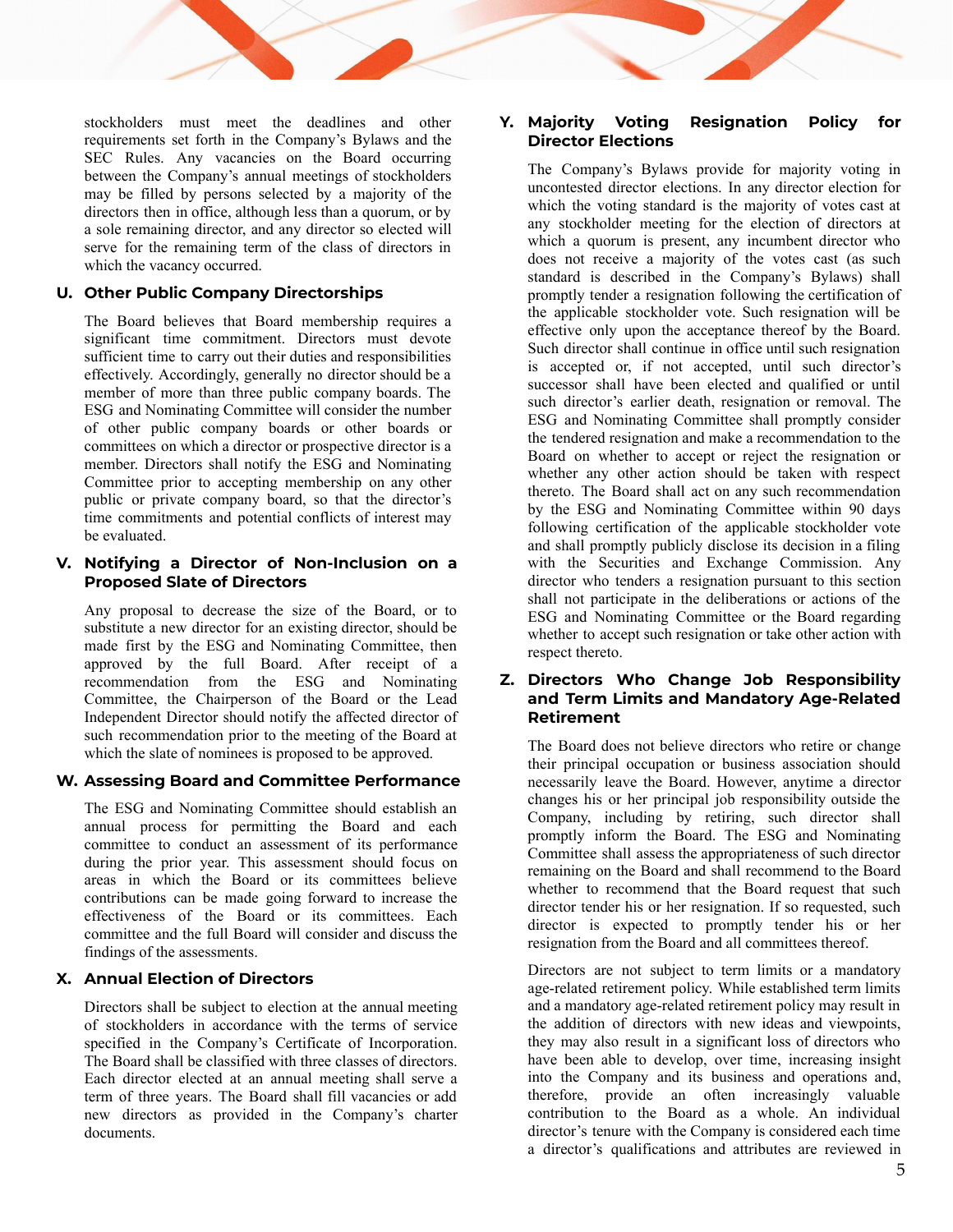connection with potential re-nomination for director.

# **AA. Director Orientation and Continuing Education**

The Company provides an orientation program for new directors that includes written materials, oral presentations, and meetings with senior members of management. The orientation program is designed to familiarize new directors with the Company's business and strategy, its significant financial, accounting and risk management issues, its compliance programs and its Code of Business Conduct and Ethics. Any sitting directors may attend the orientation program. Further, the Company encourages directors to participate in continuing education programs focused on the Company's business and industry, committee roles and responsibilities and legal and ethical responsibilities of board members.

#### **BB.Formal Evaluation and Compensation of the CEO and Other Executive Officers**

The formal evaluation of the CEO and the other executive officers should be made in the context of annual compensation review by the Compensation and People Committee, with appropriate input from other Board members, and should be communicated to the CEO by the Chairperson of the Board or the Lead Independent Director and the chair of the Compensation and People Committee.

The evaluation should be based on objective criteria, including performance of the business and accomplishment of long-term strategic objectives and annual operating plan performance in accordance with the principles and criteria established by the Compensation and People Committee. Ownership of shares of the Company's common stock by the CEO and other executive officers is encouraged and will be reviewed by the Board.

# **CC.Succession Planning**

The ESG and Nominating Committee, in consultation with the full Board, is primarily responsible for CEO succession planning. In addition, it shall monitor management's succession plans for other key executives. Succession planning can be critical in the event the CEO or other key executives should cease to serve for any reason, including resignation or unexpected disability. In addition, however, the Board believes that establishment of a strong management team is the best way to prepare for an unanticipated executive departure.

#### **DD. Management Development**

In addition to its responsibilities related to executive succession planning, the ESG and Nominating Committee shall confer with the CEO to encourage management's employee development programs.

**EE. Director and Officer Stock Ownership**

#### **Guidelines**

The Board expects all directors and executive officers to display confidence in the Company by ownership of a meaningful amount of the Company's stock.

Accordingly, to further align the interests of non-employee directors and stockholders, each non-employee director must own five times the annual base retainer for Board service. Each non-employee director is expected to achieve ownership of the Company's common stock within five years of such director's appointment or election date as applicable. In its sole discretion, the Compensation and People Committee may extend or waive this requirement for any non-employee director who, because of his or her personal circumstances, would incur a significant hardship by complying with this requirement.

Similarly, to further align the interests of the Company's executive officers and stockholders, the Company's CEO must own ten times the CEO's base salary, and each executive officer must own one time such executive officer's base salary. The Company's CEO and other executive officers are expected to achieve ownership of the Company's common stock within five years of the date of the CEO's or other executive officer's appointment as applicable.

#### **FF. Board Interaction with Third Parties**

The Board believes that management speaks for the Company. Individual Board members may, from time to time, meet or otherwise communicate with various constituencies that are involved with the Company, but it is expected that Board members would do this with knowledge of management and, in most instances, only at the request of management. Individual Board members shall also comply with the Company's External Communications Policy.

In cases where stockholders wish to communicate directly with the non-management directors, messages can be sent by mail to the General Counsel at Palo Alto Networks, 3000 Tannery Way, Santa Clara, California 95054, Attention: General Counsel or Legal Department. These messages will be forwarded to the appropriate member(s) of the Board or, if none is specified, to the Chairperson of the Board.

The Company's directors should not accept any gift of value that indicates an intent to improperly influence the normal business relationship between the Company and any supplier, customer or competitor.

#### **GG. Formulation of Strategy**

The Board should provide oversight to management in formulating corporate strategy.

#### **HH.Periodic Review of Guidelines**

The ESG and Nominating Committee and the Board should review these guidelines no less than annually. These